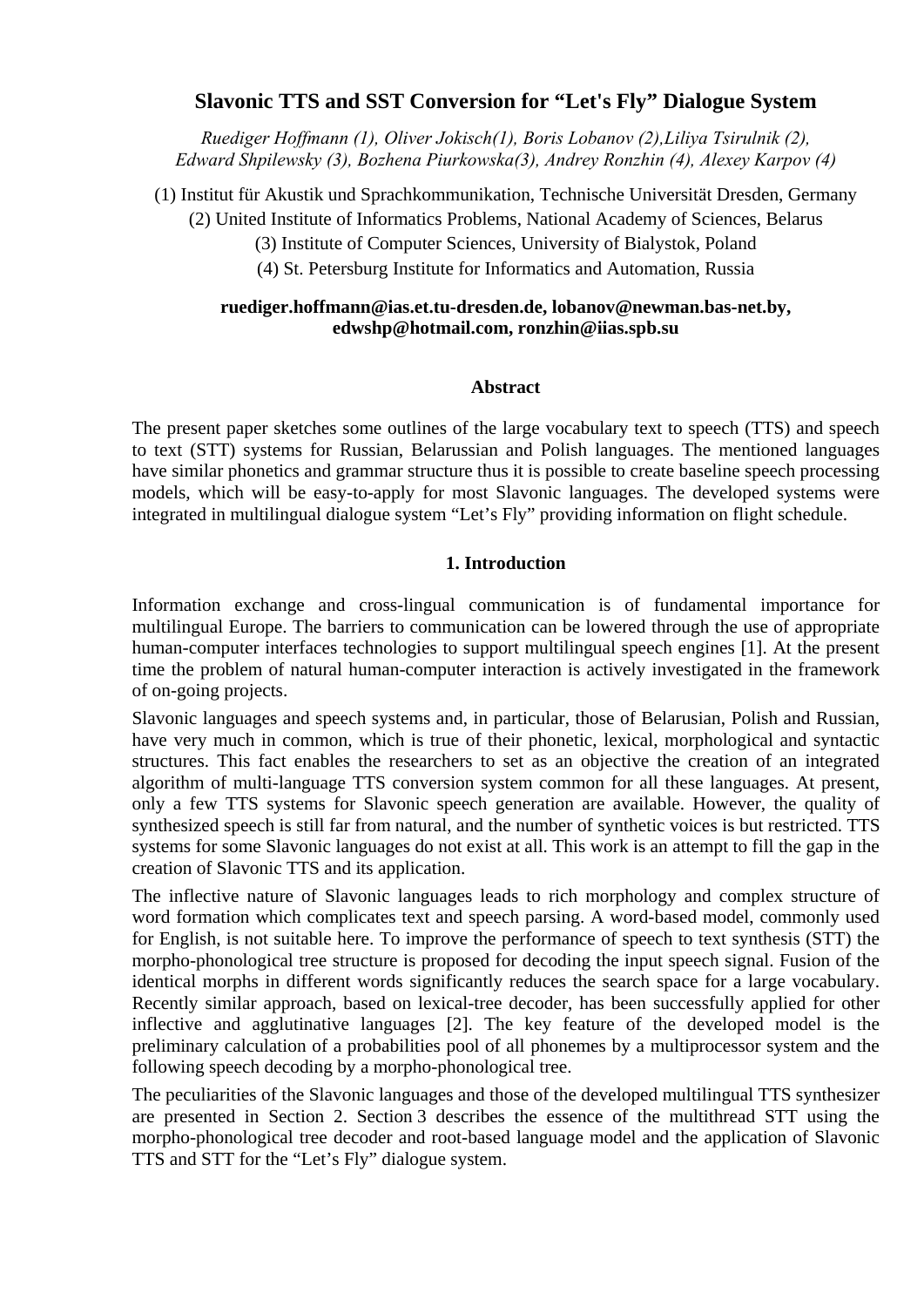#### **2. Slavonic Speech Synthesis Baseline System**

The TTS conversion system under discussion has a common structure for all Slavonic languages concerned but it uses different linguistic and acoustical resources for each language. The objective is the development of a high-quality multi-lingual and multi-voice TTS-system on a common platform [3]. The speech signal synthesis is based on Allophone and Multi-Allophone Natural Waves (ANW and MANW) concatenation. The speech prosody synthesis is based on an Accentual Units Portrait (AUP) model of stylizing the entire tonal, rhythmical and dynamic contours of a phrase and an utterance as a whole [4]. These two modules operating jointly are expected to produce a high quality of synthesized speech. The quality of TTS synthesis largely depends on how close to human voice and pronunciation the model can be made. The voice "cloning" technology ensures a high quality of speech imitation for a specific individual by means of TTS synthesis [5].

# *2.1. Peculiarities of Belarussian, Polish and Russian phonetic systems*

Phonetic systems of the Slavonic languages group have much in common among themselves, however, each of them also possesses specific features, sometimes significant.

The phonetic systems of the Belarussian, Polish and Russian languages, in particular, are rather close, especially Russian and Belarussian. There are 42 phonemes in Belarussian and Russian (6 vowels and 36 consonants), but the inventories of the phonemes are different. The phonetic system of Polish is more varied. There are 51 phonemes in it: 8 vowels and 43 consonants.

The distinctive features of the phonetic systems of Belarussian and Russian consist in the fact, that some of the consonants found in Russian are missing in Belarussian, namely: soft alveolar /*Т'*/*,* /*Д'*/*,*  /*Ш'*/*,* /*Ч'*/*,* /*Р'*/, hard velar /*Г*/ and soft velar /*Г'*/ (here and later the phonetic symbols are denoted by the national alphabets). On the other hand, there are a number of specific consonants in Belarussian, which are missing in Russian: bilabial liquid /*Ў*/, alveolar voiceless affricates - hard /*Ч*/ and soft /*Ц'*/, alveolar voiced affricates - hard /*Дж*/ and soft /*Дз'*/*,* velar voiced - hard /*Гх*/ and soft /*Гх'*/*.*

Comparing the phonetic systems of Polish and Russian, we shall also note some features of similarity and difference. In the Polish language there are all the phonemes, characteristic of Russian, however, the pronunciation of soft fricative /*Ш'*/ and affricative /*Ч'*/ differs from the Polish soft /*Ś*/ and /*Ć*/, the place of articulation of which is intermediate between the soft Russian /*С'*/, /*Ш'*/ and /*Ц'*/, /*Ч'*/, accordingly. Besides, in the Polish language there are a number of specific phonemes, which are absent in Russian: liquid bilabial /*Ł*/, affricates soft - /*С'*/, /*Ć*/ and hard *-* /*Cz***/**, voiced affricates soft - /*Dź***/***,* and hard *-* /*Dż*/, /*Dz***/**, nasalized vowels *-* /*Ą*/ and/*Ę*/.

### *2.2. Allophonic Representation of Phonemes Stream*

As it is known, phonemes in the speech flow are realized in the form of allophones, or otherwise, in the form of positional and combinatory variants of phonemes. Experience of creating Russianspeaking TTS has shown, that synthesized speech of sufficiently good quality can be reached under conditions of generating the so-called mini-set of positional and combinatory allophones.

For the mini-set of allophones for Russian speech synthesis 3 types of positional allophones of vowels are created: stressed - (0), pre-stressed -(1) and post-stressed - (2). To present the left context the following combinatory allophones of vowels are created: after a phrase pause - (0), after hard consonants labial - (1), alveolar - (2), velar - (3), and after soft consonants - (4). In all there are 5 types of left contexts. For the right context there are the following combinatory allophones of vowels: before a phrase pause - (0), before hard consonants labial - (1), alveolar and velar - (2), and before soft consonants - (3). In total for 6 vowels we avail of  $Nv = 3*5*4*6 = 360$  allophones. Allophones of consonants are created only with regard to the right context: before a pause - (0), before unvoiced - (1) and voiced - (2) consonants, before unstressed- (3) and stressed - (4) vowels.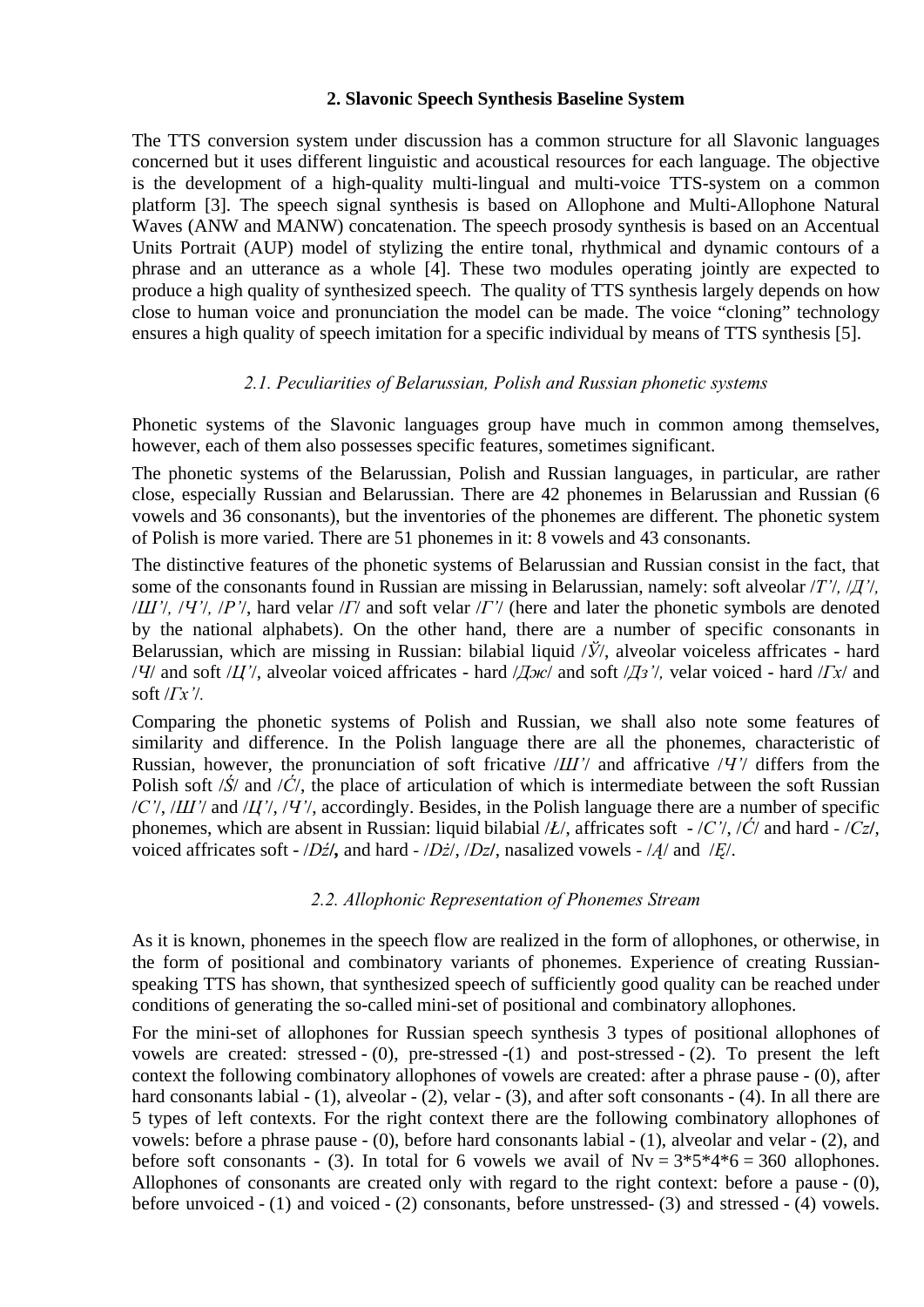In total for 36 consonants we obtain  $Nc = 5*36 = 180$  allophones. Overall, in a mini-set for Russian we have  $360+180 = 540$  allophones and the same number for Belarussian. Similar calculations for Polish give the number of  $480+215 = 695$  allophones.

Estimations of allophone number calculated theoretically are, a-priori, considerably higher since, firstly, many positional and combinatory situations do not occur in speech altogether and, secondly, because for many allophones the acoustic distinctions are so insignificant, that they can be neglected. As is proved by experience, the number of allophones used in a mini-set appears to be about 1.5 times smaller.

At the beginning stage the mini-sets of Allophone Natural Waves (ANW) for TTS synthesis of each language are created manually. At the next step the mini-sets of ANW are utilized for an automatic creation of maxi-sets of Multi-Allophone Natural Waves (MANW) - sequences of two and more ANWs. MANWs are associated with the most frequent diallophones and syllables. Automatic creation of MANW DB is realized by data driven voice "cloning" technology. The total number of MANWs obtained in this way and utilized for concatenative synthesis is around 6 - 9 thousand, depending on the language.

# *2.3. General Description of the Slavonic Multi-language TTS-synthesizer*

The general structure of the multi-lingual and multi-voice TTS-synthesizer is shown in Fig.1. The incoming orthographic text undergoes a number of successive operations carried out with the help of specialized processors.



- dividing an orthographic text into utterances;
- transforming numbers, abbreviations, etc;
- dividing an utterance into phrases;
- placing word's accents (weak and strong);
- dividing phrases into accentual units (AU);
- marking the intonation type of the phrases.

The prosodically marked text is then sent to the phonemic processor, which performs the following tasks:

• phonemic transcription of the text;

• transforming the phonemic text into allophonic;

• combining the allophones into allosyllables.

The prosodic processor performs the following tasks:

• splitting AU into the elements of accentual units (EAU): pre-nuclear, nuclear and post-nuclear parts;

• generating the fundamental frequency  $(F_0)$  contour as well as the amplitude (A) and phoneme duration (T) assigning values according to the accent unit portrait for each accent unit.

The acoustical processor uses the information coming from the phonemic and prosodic processors to provide:

• the prosodic parameters modification of ANWs and MANWs;<br>
• concatenation of ANWs and MANWs to the appropriate Slavonic TTS-synthesizer

• concatenation of ANWs and MANWs to the appropriate sequence.

Finally, by concatenating ANWs and MANWs and their modifications in accordance with the current values of  $F_0$ ,  $A$ ,  $T$  it generates the speech signal.

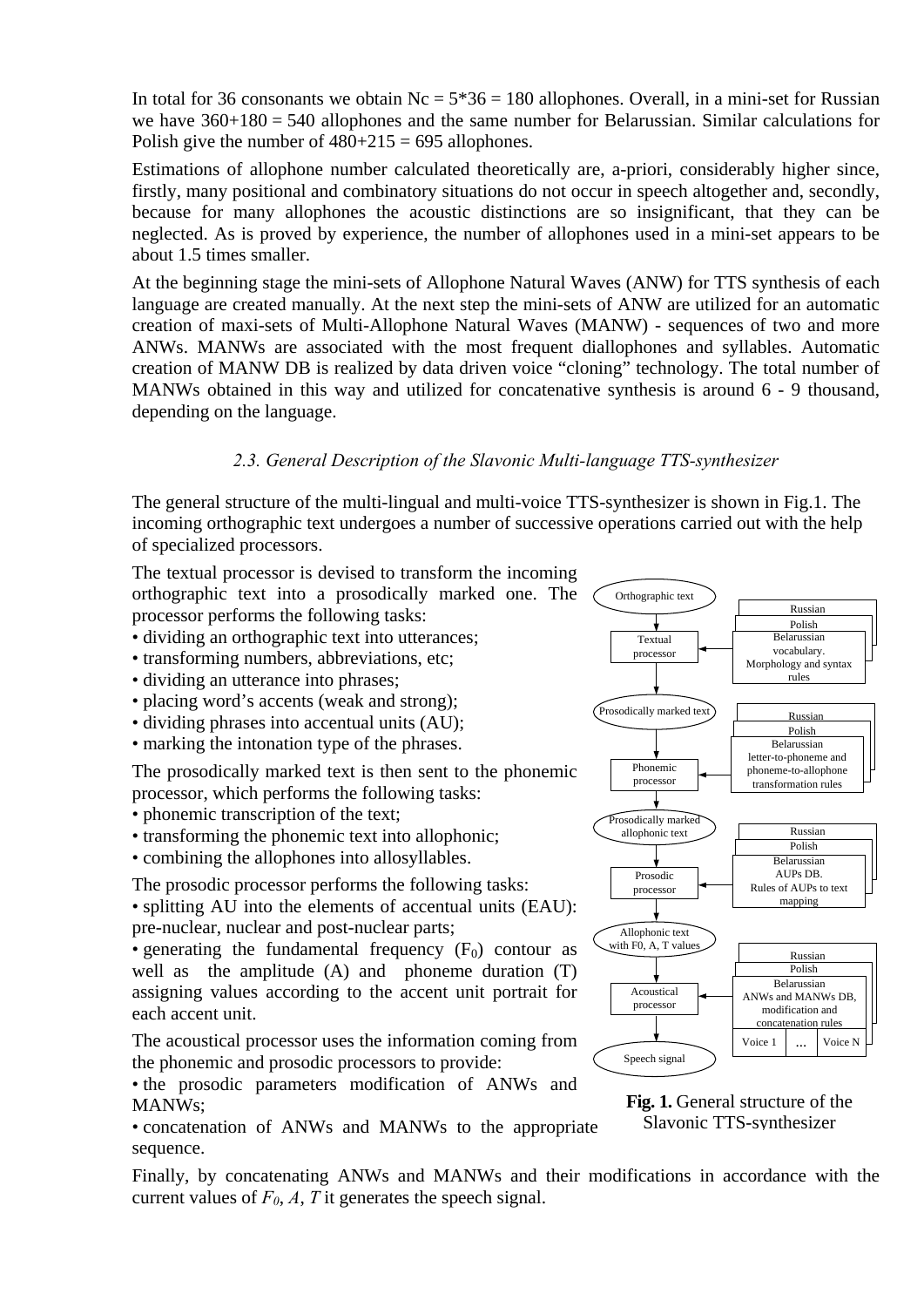# **3. Using TTS and STT Conversion in "Let's Fly" Inquiry System**

The multi-language TTS synthesizer described above was applied in the "Let's Fly" dialogue system providing flight information. The architecture of the developed inquiry system "Let's Fly" is presented in Fig. 2. The dialogue model for this task was initially obtained in Wizard of Oz (WoZ) mode and the accumulated speech material was used for building the main databases for speech recognition.

In WoZ mode 83 telephone calls and dialogues were recorded via telephone channel and processed manually. In each dialogue the user's and the operator's phrases were labeled accordingly. Separate acoustic, orthographic, and transcription files were created for every recorded phrase. Besides, breath and filled pauses, the clicking of the lips or the mouth and other speech artifacts are marked for training the corresponding acoustic model. A word recognition vocabulary was constructed based on flight databases and analysis of real



**Fig. 2.** General architecture of "Let's Fly" inquiry system

dialogues. Now it contains over five hundred words including cities, countries, dates, times, ticket class, many common words, speech artifacts and noise models, which arise in real dialogues in the situation of air ticket booking.

The speech decoder based on morpho-phonological tree uses a time-synchronous Viterbi search with token passing and effective beam pruning techniques applied to re-entrant copies of lexical tree. During decoding a token keeps the indexes of passing morphs and their acoustic probabilities.

The proposed dialogue manager is able to process phrases formulated in free-forms. At that a user possesses complete freedom of discourse and can choose the most natural suitable conversation style. The values of concept attributes are extracted from the input sentences using the frame-based approach to dialogue analysis. The risk of dialogue frustration is minimized due to explicit and implicit confirmation strategy and analysis of dialogue history. The phrases generated by the dialogue manager can include two types of information: the flight information or a clarification request. The latter is used for recovering the lost information and filling the frame request to the flight information database. The operator's phrases accumulated during the WoZ mode together with the flight information as well as different types of general inquiry information were used in the system response and generated by TTS syntesizer.

### **4. Conclusion**

Common and specific features of the phonetic, lexical, morphological and syntactic structures of three Slavonic languages are investigated. A multilingual speech synthesizer was created based on MANW and AUP methods. To improve the performance of speech recognition for Slavonic languages a morpho-phonological tree decoder with a preliminary calculation of the probabilities pool of all phonemes on parallel computers was proposed. The developed models of speech processing were integrated in an airline information inquiry system, which was initially trained in WoZ mode and is now tested in an automatic mode. Naturalness of communication is provided by using a mixed initiative dialogue strategy.